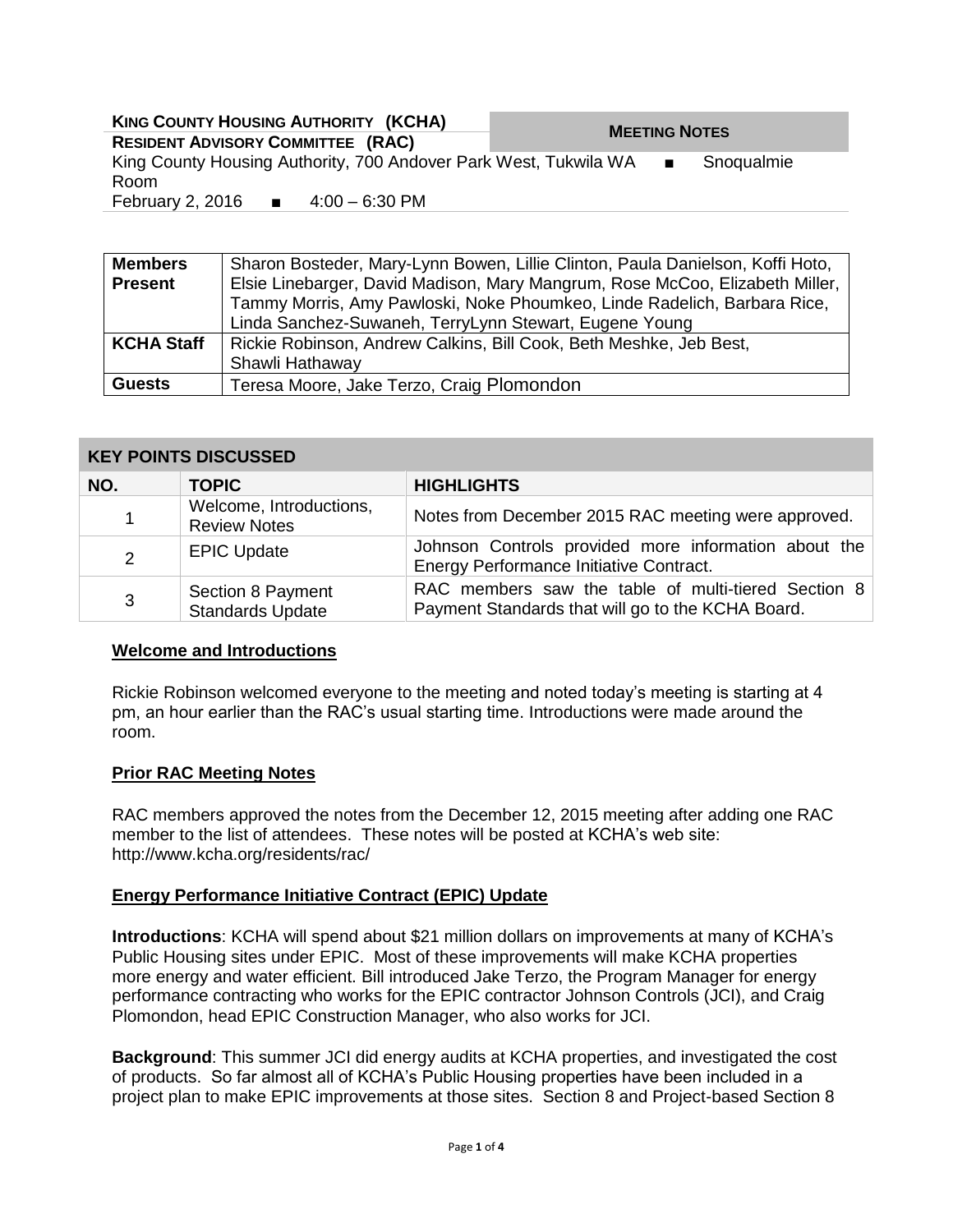properties are not included. In December 2015, the KCHA Board approved moving forward, and last week JCI finalized the project plan with KCHA, including the scope of what will be installed where.

In the next 3 – 6 months JCI is deciding exactly which products will be installed at the various locations. JCI is currently involved with installing samples and collecting feedback about various product options, and is developing a tenant orientation program to communicate what will be happening in the various sites getting EPIC upgrades. Some of the things that will be done include upgrading to LED lighting, water conservation improvements including new shower heads and new toilets, ductless heat pumps in about 500 units, and installation of exhaust fans and energy recovery ventilators to ensure high-quality indoor air quality. Construction will start around April or May 2016 and last 18 – 24 months. At each site on the EPIC list we will have resident orientation meetings a few weeks before construction starts so residents will hear about and see samples of what will be installed and learn why that equipment was selected, so residents will understand when the work will start in various buildings, and so they will know how often to expect someone from JCI will need to enter their units. JCI will also provide education on energy efficiency and water conservation.

With these energy and water-saving improvements, we can expect residents' utility bills and KCHA's utility costs to decrease. If some of the newly installed products require more maintenance, KCHA might choose to hire additional maintenance staff using the savings from lower utility expenses.

### **Section 8 Payment Standards**

At the December 2015 RAC meeting, Andrew gave an overview of what are Section 8 Payment Standards and why KCHA is looking at going from two to five tiers based on ZIP codes. The zip codes in each of the five groups share similar rental prices. Having five rather than the former two payment standard groups will more closely align subsidies with the widely divergent rental markets across King County. By calibrating payment standards to specific submarkets, voucher holders will be better able to move to high-opportunity neighborhoods if they want to, and/or stay in their unit or neighborhood in the face of rising rents.

Andrew Calkins showed a table of the proposed Section 8 Payment Standards, which are the maximum amounts for rent and utilities that Section 8 will subsidize for various bedroom sizes, so the RAC members could comment before Andrew presents this recommendation to the KCHA Board of Commissioners in February with implementation expected in March, 2016. The table shows Section 8 Payment Standards for 5 groupings of zip codes within KCHA's jurisdiction at various bedroom sizes.

| <b>PROPOSED NEW PAYMENT STANDARDS</b> |                |             |         |         |         |             |                 |  |
|---------------------------------------|----------------|-------------|---------|---------|---------|-------------|-----------------|--|
|                                       | <b>Studios</b> | <b>1 BR</b> | 2 BR    | 3 BR    | 4 BR    | <b>5 BR</b> | 6 <sub>BR</sub> |  |
| Tier 1                                | \$795          | \$980       | \$1,175 | \$1,560 | \$2,090 | \$2,340     | \$2,665         |  |
| Tier <sub>2</sub>                     | \$880          | \$1,065     | \$1,240 | \$1,675 | \$2,230 | \$2,595     | \$2,900         |  |
| Tier <sub>3</sub>                     | \$905          | \$1,215     | \$1,445 | \$1,770 | \$2,340 | \$2,695     | \$3,035         |  |
| Tier 4                                | \$1,225        | \$1,430     | \$1,655 | \$2,005 | \$2,605 | \$2,995     | \$3,385         |  |
| Tier 5                                | \$1,390        | \$1,570     | \$1,925 | \$2,235 | \$2,990 | \$3,545     | \$3,885         |  |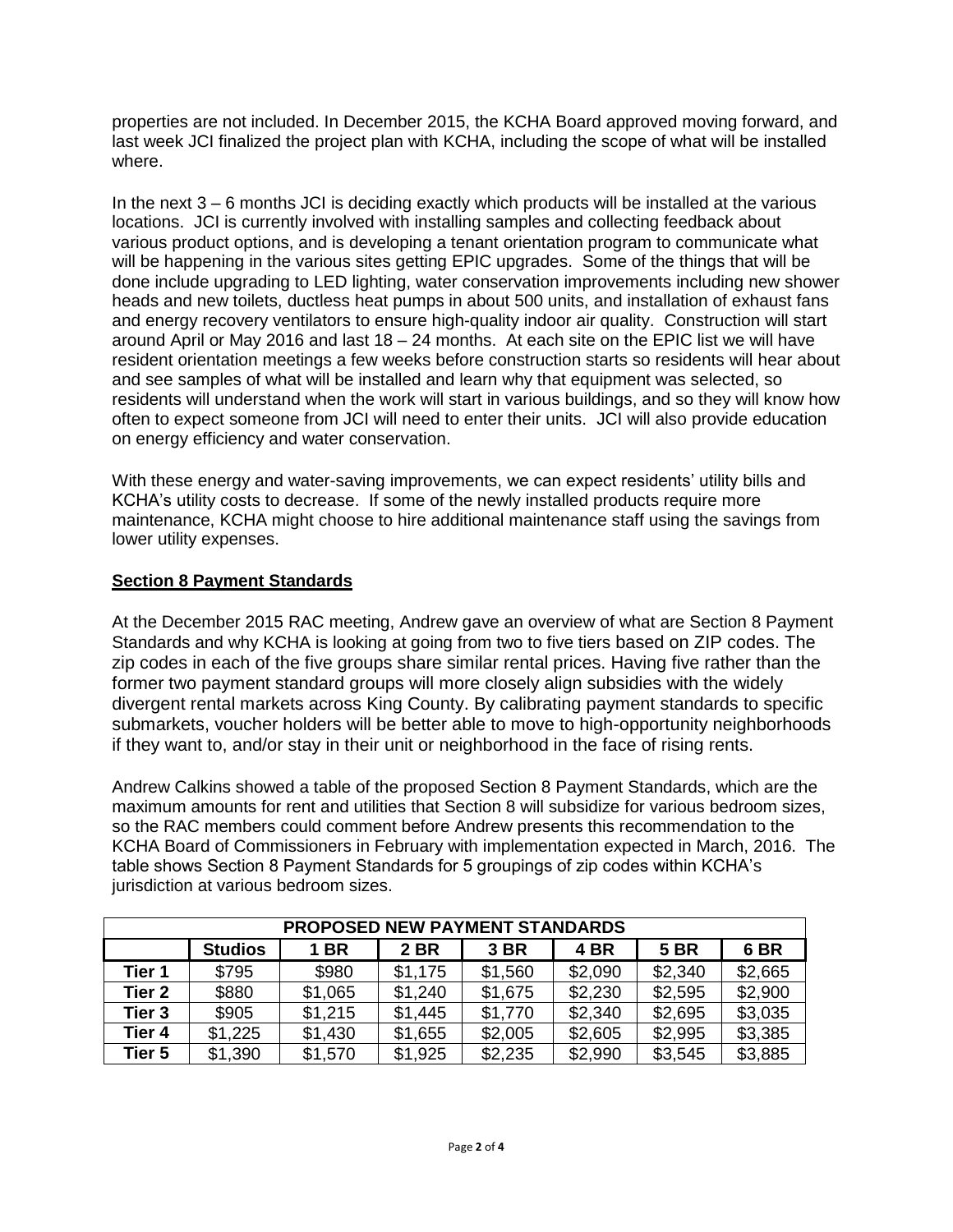Jeb Best said that if the Board approves it, the revised payment standards schedule would be implemented as soon as possible (March or April) for new and moving voucher households, for those with approved interim rent changes, and for rent increases effective in March and April. The new payment standards will be applied on a rolling basis starting in May for full and interim recertifications. Section 8 will probably build in a hardship and offer optional implementation sooner than one's normal recertification month for participants paying over 50% of their income on rent and utilities under the old payment standards. As these new payment standards get implemented, eventually about 5,000 KCHA Section 8 households will see a decrease in their tenant portions of the rent.

The last time KCHA raised Section 8 Payment Standards was in December 2014 and rents have increased a lot in King County since then. Jeb said we are recommending increasing Section 8 Payment Standards even though HUD is not giving us more money to pay for the rent increases we have been experiencing in King County.

TerryLynn Stewart said the Board wants to know what RAC members think about these Payment Standards changes (almost all are increases). If approved, KCHA will be paying for the portions not covered by HUD funds out of Reserves. Because HUD is not paying us more even if we increase Payment Standards, and because of the rapid rise of local rents, KCHA cannot continue paying indefinitely for these higher subsidy amounts while keeping the same number of Section 8 participants unless something else changes.

TerryLynn Stewart clarified for RAC members in Public Housing that increasing Section 8 Payment Standards will not affect the amount a participant in Public Housing pays for rent.

Jeb Best said Section 8 is committed to not kicking any families off of Section 8 because KCHA is spending more money on rent subsidies. Section 8 might have to slow the rate at which it pulls new applicants off of the waiting list and might recommend in the future to tighten up some of the rents for some of the bedroom sizes in some of the tiers. Because HUD isn't funding this change in Payment Standards and because of the volatility of the local rental market, the KCHA Board plans to look at Section 8 Payment Standards again next year.

# **Discussion about High-Opportunity Areas**

RAC members questioned whether moving Section 8 families to higher income areas is the best idea. For example, children from lower cost areas of the county who transfer to schools in more expensive neighborhoods will likely not feel comfortable in their new schools and might be picked on or might drop out. Maybe funding other programs or finding other ways to assist low income families would be more effective than subsidizing their rents at a higher amount so they can move to "high-opportunity" neighborhoods.

In order to be successful, maybe families coming from lower market-rent areas of King County or from other countries (such as immigrants and refugees) that move to higher income parts of King County need more than a sufficient rent subsidy. They would also benefit from guidance, advice and mentoring to help family members assimilate to the new culture, especially children put into new schools.